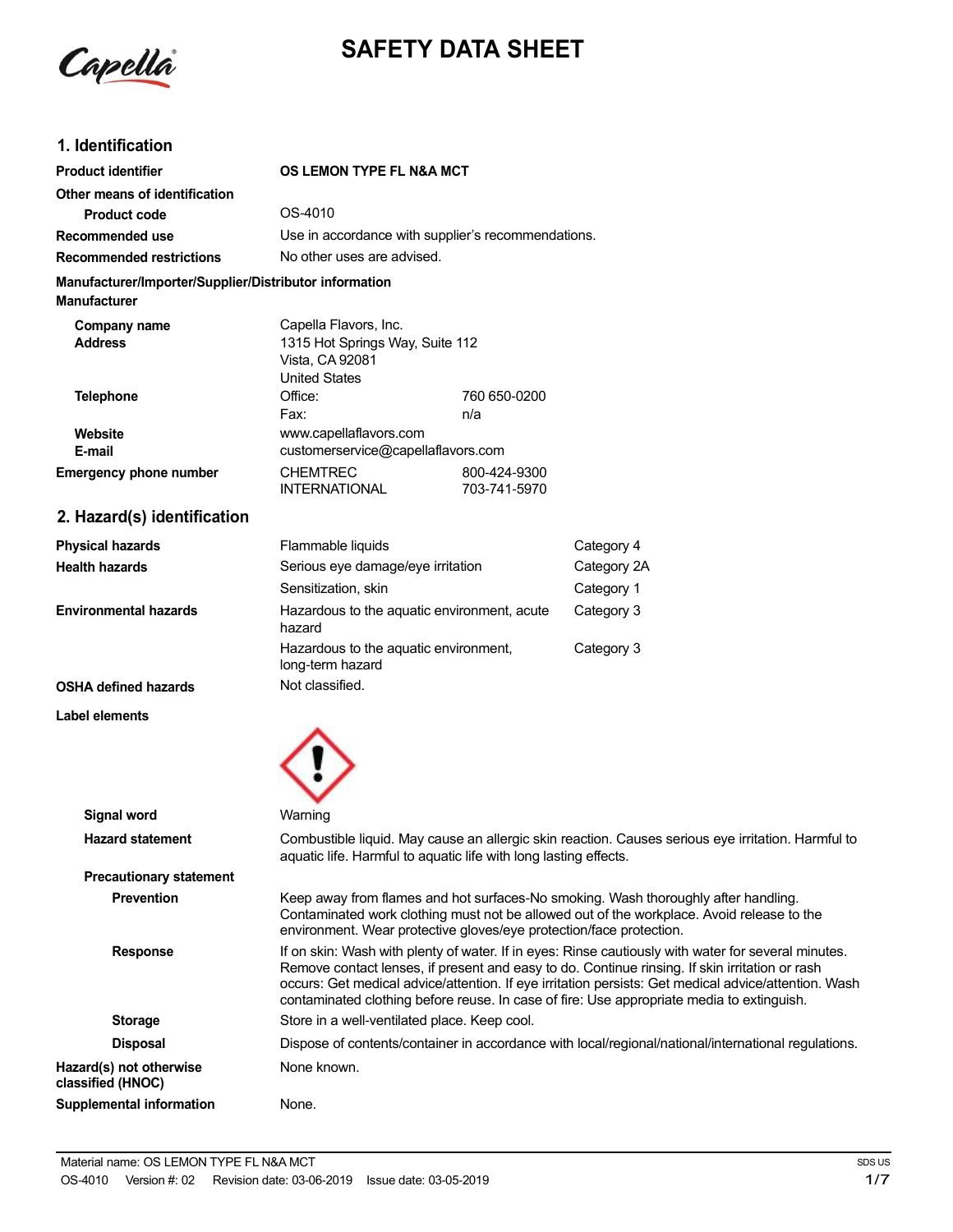# **3. Composition/information on ingredients**

#### **Mixtures**

| <b>Chemical name</b>                     | Common name and synonyms | <b>CAS number</b> | %         |
|------------------------------------------|--------------------------|-------------------|-----------|
| LEMON OIL 1X NOP, NOM<br>#1112           |                          | 8008-56-8         | $5 - 510$ |
| <b>BENZYL ALCOHOL</b><br>#38<br>NOM NFI  |                          | $100 - 51 - 6$    | $1 - 3$   |
| LIME OIL DIST. MEXICO #159<br><b>NOP</b> |                          | 8008-26-2         | $1 - 3$   |
| Other components below reportable levels |                          |                   | $80 - 90$ |

Other components below reportable levels

\*Designates that a specific chemical identity and/or percentage of composition has been withheld as a trade secret.

# **4. First-aid measures**

| Inhalation                                                                   | Move to fresh air. Call a physician if symptoms develop or persist.                                                                                                                                    |
|------------------------------------------------------------------------------|--------------------------------------------------------------------------------------------------------------------------------------------------------------------------------------------------------|
| <b>Skin contact</b>                                                          | Remove contaminated clothing immediately and wash skin with soap and water. In case of<br>eczema or other skin disorders: Seek medical attention and take along these instructions.                    |
| Eye contact                                                                  | Immediately flush eyes with plenty of water for at least 15 minutes. Remove contact lenses, if<br>present and easy to do. Continue rinsing. Get medical attention if irritation develops and persists. |
| Ingestion                                                                    | Rinse mouth. Get medical attention if symptoms occur.                                                                                                                                                  |
| <b>Most important</b><br>symptoms/effects, acute and<br>delayed              | Severe eye irritation. Symptoms may include stinging, tearing, redness, swelling, and blurred<br>vision. May cause an allergic skin reaction. Dermatitis. Rash.                                        |
| Indication of immediate<br>medical attention and special<br>treatment needed | Provide general supportive measures and treat symptomatically. Keep victim under observation.<br>Symptoms may be delayed.                                                                              |
| <b>General information</b>                                                   | Ensure that medical personnel are aware of the material(s) involved, and take precautions to<br>protect themselves. Wash contaminated clothing before reuse.                                           |
| 5. Fire-fighting measures                                                    |                                                                                                                                                                                                        |
| Suitable extinguishing media                                                 | Water fog. Foam. Dry chemical powder. Carbon dioxide (CO2).                                                                                                                                            |
| Unsuitable extinguishing<br>media                                            | Do not use water jet as an extinguisher, as this will spread the fire.                                                                                                                                 |
| Specific hazards arising from<br>the chemical                                | The product is combustible, and heating may generate vapors which may form explosive vapor/air<br>mixtures. During fire, gases hazardous to health may be formed.                                      |
| Special protective equipment<br>and precautions for firefighters             | Self-contained breathing apparatus and full protective clothing must be worn in case of fire.                                                                                                          |
| <b>Fire fighting</b><br>equipment/instructions                               | In case of fire and/or explosion do not breathe fumes. Move containers from fire area if you can do<br>so without risk.                                                                                |
| <b>Specific methods</b><br><b>General fire hazards</b>                       | Use standard firefighting procedures and consider the hazards of other involved materials.<br>Combustible liquid.                                                                                      |
|                                                                              |                                                                                                                                                                                                        |

### **6. Accidental release measures**

| Personal precautions,<br>protective equipment and<br>emergency procedures | Keep unnecessary personnel away. Keep people away from and upwind of spill/leak. Eliminate all<br>ignition sources (no smoking, flares, sparks, or flames in immediate area). Wear appropriate<br>protective equipment and clothing during clean-up. Avoid breathing mist/vapors. Do not touch<br>damaged containers or spilled material unless wearing appropriate protective clothing. Ensure<br>adequate ventilation. Local authorities should be advised if significant spillages cannot be<br>contained. For personal protection, see section 8 of the SDS. |
|---------------------------------------------------------------------------|------------------------------------------------------------------------------------------------------------------------------------------------------------------------------------------------------------------------------------------------------------------------------------------------------------------------------------------------------------------------------------------------------------------------------------------------------------------------------------------------------------------------------------------------------------------|
| <b>Methods and materials for</b><br>containment and cleaning up           | Eliminate all ignition sources (no smoking, flares, sparks, or flames in immediate area). Keep<br>combustibles (wood, paper, oil, etc.) away from spilled material. Prevent product from entering<br>drains.                                                                                                                                                                                                                                                                                                                                                     |
|                                                                           | Large Spills: Stop the flow of material, if this is without risk. Dike the spilled material, where this is<br>possible. Use a non-combustible material like vermiculite, sand or earth to soak up the product<br>and place into a container for later disposal. Following product recovery, flush area with water.                                                                                                                                                                                                                                               |
|                                                                           | Small Spills: Absorb with earth, sand or other non-combustible material and transfer to containers<br>for later disposal. Wipe up with absorbent material (e.g. cloth, fleece). Clean surface thoroughly to<br>remove residual contamination.                                                                                                                                                                                                                                                                                                                    |

Never return spills to original containers for re-use. For waste disposal, see section 13 of the SDS.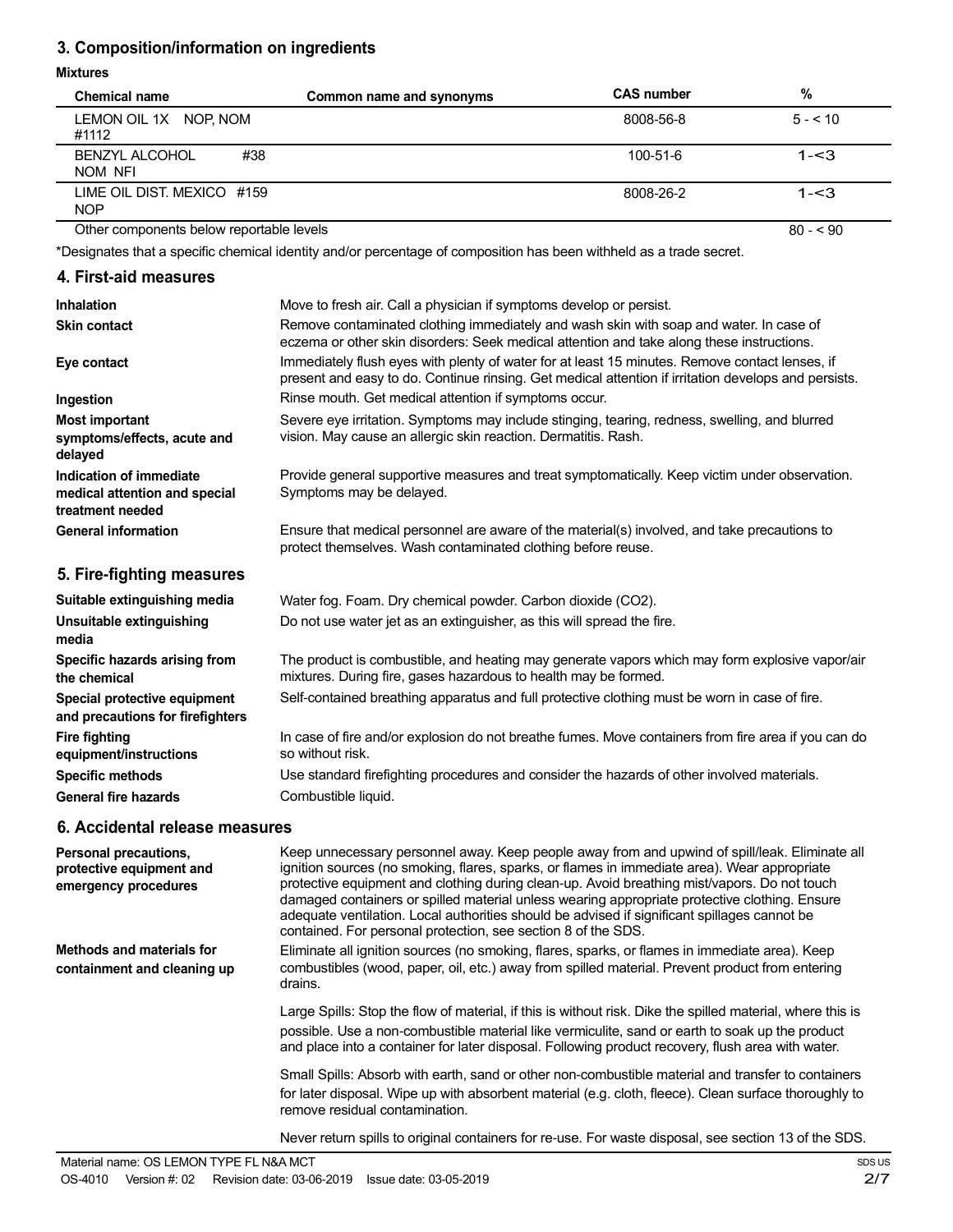Avoid release to the environment. Inform appropriate managerial or supervisory personnel of all environmental releases. Prevent further leakage or spillage if safe to do so. Avoid discharge into drains, water courses or onto the ground.

# **7. Handling and storage**

| Precautions for safe handling                                                                                                                                                                                                          | Keep away from open flames, hot surfaces and sources of ignition. When using do not smoke.<br>Avoid breathing mist/vapors. Avoid contact with eyes, skin, and clothing. Avoid prolonged<br>exposure. Provide adequate ventilation. Wear appropriate personal protective equipment. Avoid<br>release to the environment. Observe good industrial hygiene practices. |
|----------------------------------------------------------------------------------------------------------------------------------------------------------------------------------------------------------------------------------------|--------------------------------------------------------------------------------------------------------------------------------------------------------------------------------------------------------------------------------------------------------------------------------------------------------------------------------------------------------------------|
| Conditions for safe storage,<br>including any incompatibilities                                                                                                                                                                        | Keep away from heat, sparks and open flame. Store in a cool, dry place out of direct sunlight.<br>Store in tightly closed container. Store in a well-ventilated place. Keep in an area equipped with<br>sprinklers. Store away from incompatible materials (see Section 10 of the SDS).                                                                            |
| $\bullet$ $\bullet$ . The second control of the second control of the second control of the second control of the second control of the second control of the second control of the second control of the second control of the second |                                                                                                                                                                                                                                                                                                                                                                    |

### **8. Exposure controls/personal protection**

#### **Occupational exposure limits**

The following constituents are the only constituents of the product which have a PEL, TLV or other recommended exposure limit. At this time, the other constituents have no known exposure limits.

| US. Workplace Environmental Exposure Level (WEEL) Guides |                                                                                          |                                                                                                                                                                                                                                                                                                                                                                                             |  |
|----------------------------------------------------------|------------------------------------------------------------------------------------------|---------------------------------------------------------------------------------------------------------------------------------------------------------------------------------------------------------------------------------------------------------------------------------------------------------------------------------------------------------------------------------------------|--|
| <b>Components</b>                                        | <b>Type</b>                                                                              | Value                                                                                                                                                                                                                                                                                                                                                                                       |  |
| <b>BENZYL ALCOHOL</b><br>#38 NOM NFI (CAS<br>$100-51-6$  | <b>TWA</b>                                                                               | 44.2 mg/m3                                                                                                                                                                                                                                                                                                                                                                                  |  |
|                                                          |                                                                                          | 10 ppm                                                                                                                                                                                                                                                                                                                                                                                      |  |
| <b>Biological limit values</b>                           | No biological exposure limits noted for the ingredient(s).                               |                                                                                                                                                                                                                                                                                                                                                                                             |  |
| Appropriate engineering<br>controls                      |                                                                                          | Good general ventilation should be used. Ventilation rates should be matched to conditions. If<br>applicable, use process enclosures, local exhaust ventilation, or other engineering controls to<br>maintain airborne levels below recommended exposure limits. If exposure limits have not been<br>established, maintain airborne levels to an acceptable level. Provide eyewash station. |  |
|                                                          | Individual protection measures, such as personal protective equipment                    |                                                                                                                                                                                                                                                                                                                                                                                             |  |
| Eye/face protection                                      | Face shield is recommended. Wear safety glasses with side shields (or goggles).          |                                                                                                                                                                                                                                                                                                                                                                                             |  |
| <b>Skin protection</b>                                   |                                                                                          |                                                                                                                                                                                                                                                                                                                                                                                             |  |
| Hand protection                                          | Wear appropriate chemical resistant gloves.                                              |                                                                                                                                                                                                                                                                                                                                                                                             |  |
| <b>Other</b>                                             | Wear appropriate chemical resistant clothing. Use of an impervious apron is recommended. |                                                                                                                                                                                                                                                                                                                                                                                             |  |
| <b>Respiratory protection</b>                            | been established), an approved respirator must be worn.                                  | If engineering controls do not maintain airborne concentrations below recommended exposure<br>limits (where applicable) or to an acceptable level (in countries where exposure limits have not                                                                                                                                                                                              |  |
| <b>Thermal hazards</b>                                   | Wear appropriate thermal protective clothing, when necessary.                            |                                                                                                                                                                                                                                                                                                                                                                                             |  |
| General hygiene<br>considerations                        | be allowed out of the workplace.                                                         | When using do not smoke. Always observe good personal hygiene measures, such as washing<br>after handling the material and before eating, drinking, and/or smoking. Routinely wash work<br>clothing and protective equipment to remove contaminants. Contaminated work clothing should not                                                                                                  |  |

# **9. Physical and chemical properties**

| Appearance                                 |                               |
|--------------------------------------------|-------------------------------|
| <b>Physical state</b>                      | Liquid.                       |
| Form                                       | Liquid.                       |
| Color                                      | Not available.                |
| Odor                                       | Not available.                |
| Odor threshold                             | Not available.                |
| рH                                         | Not available.                |
| Melting point/freezing point               | Not available.                |
| Initial boiling point and boiling<br>range | Not available.                |
| <b>Flash point</b>                         | 186.4 °F (85.8 °C) Closed Cup |
| <b>Evaporation rate</b>                    | Not available.                |
| Flammability (solid, gas)                  | Not applicable.               |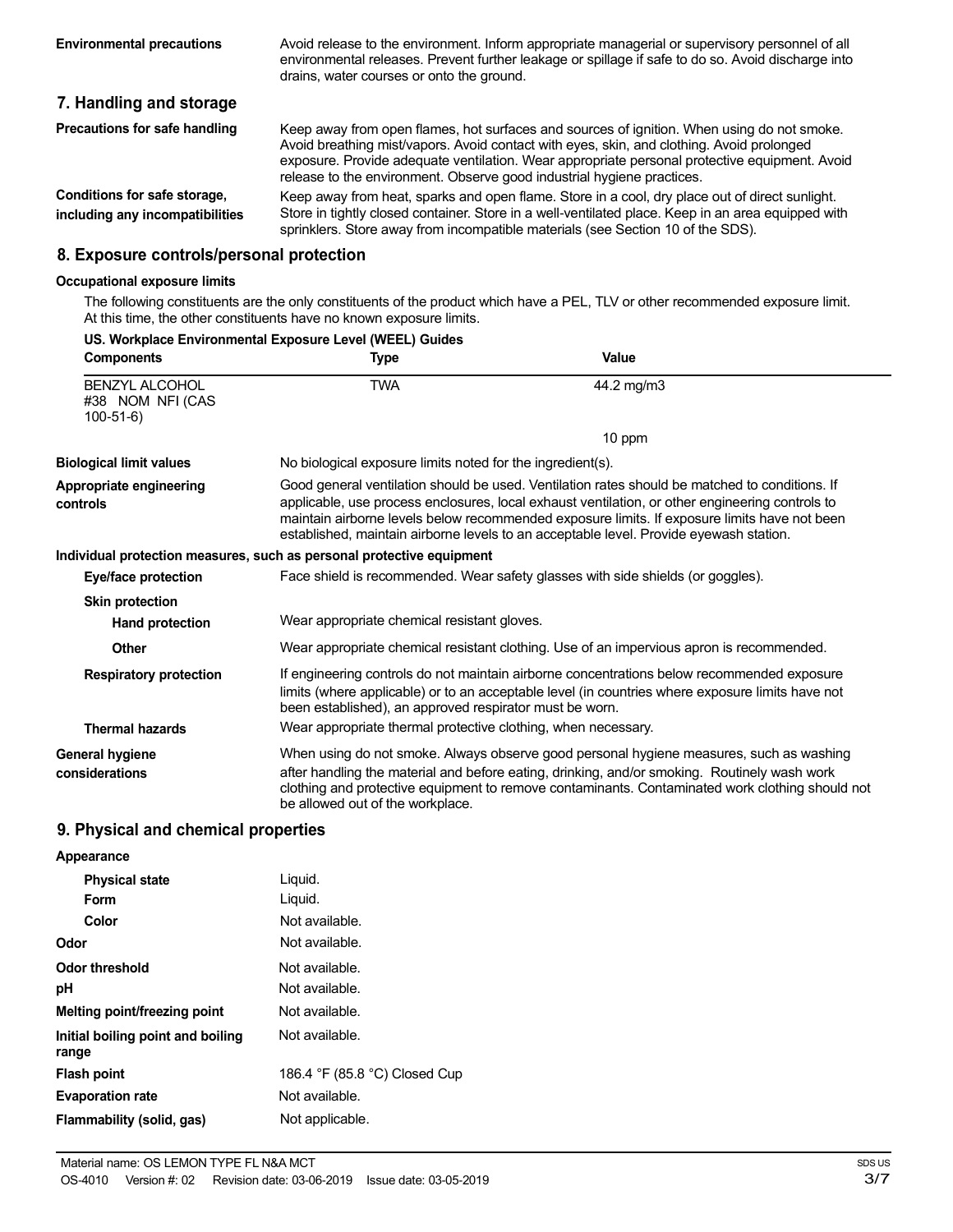#### **Upper/lower flammability or explosive limits**

| <b>Flammability limit - lower</b><br>$(\%)$       | Not available.                                                                                                                                                           |
|---------------------------------------------------|--------------------------------------------------------------------------------------------------------------------------------------------------------------------------|
| <b>Flammability limit - upper</b><br>(%)          | Not available.                                                                                                                                                           |
| Explosive limit - lower (%)                       | Not available.                                                                                                                                                           |
| Explosive limit - upper (%)                       | Not available.                                                                                                                                                           |
| Vapor pressure                                    | Not available.                                                                                                                                                           |
| <b>Vapor density</b>                              | Not available.                                                                                                                                                           |
| <b>Relative density</b>                           | Not available.                                                                                                                                                           |
| Solubility(ies)                                   |                                                                                                                                                                          |
| Solubility (water)                                | Not available.                                                                                                                                                           |
| <b>Partition coefficient</b><br>(n-octanol/water) | Not available.                                                                                                                                                           |
| <b>Auto-ignition temperature</b>                  | Not available.                                                                                                                                                           |
| <b>Decomposition temperature</b>                  | Not available.                                                                                                                                                           |
| <b>Viscosity</b>                                  | Not available.                                                                                                                                                           |
| <b>Other information</b>                          |                                                                                                                                                                          |
| <b>Explosive properties</b>                       | Not explosive.                                                                                                                                                           |
| <b>Flammability class</b>                         | Combustible IIIA estimated                                                                                                                                               |
| <b>Oxidizing properties</b>                       | Not oxidizing.                                                                                                                                                           |
| <b>Refractive index</b>                           | 1.4379 - 1.4679                                                                                                                                                          |
| 10. Stability and reactivity                      |                                                                                                                                                                          |
| <b>Reactivity</b>                                 | The product is stable and non-reactive under normal conditions of use, storage and transport.                                                                            |
| <b>Chemical stability</b>                         | Material is stable under normal conditions.                                                                                                                              |
| <b>Possibility of hazardous</b><br>reactions      | No dangerous reaction known under conditions of normal use.                                                                                                              |
| <b>Conditions to avoid</b>                        | Keep away from heat, hot surfaces, sparks, open flames and other ignition sources. Avoid<br>temperatures exceeding the flash point. Contact with incompatible materials. |
| Incompatible materials                            | Strong oxidizing agents.                                                                                                                                                 |
| Hazardous decomposition<br>products               | No hazardous decomposition products are known.                                                                                                                           |
| 11. Toxicological information                     |                                                                                                                                                                          |

#### **Information on likely routes of exposure**

| Inhalation                                                                         | Prolonged inhalation may be harmful.                                                                                                                            |
|------------------------------------------------------------------------------------|-----------------------------------------------------------------------------------------------------------------------------------------------------------------|
| <b>Skin contact</b>                                                                | May cause an allergic skin reaction.                                                                                                                            |
| Eye contact                                                                        | Causes serious eye irritation.                                                                                                                                  |
| Ingestion                                                                          | Expected to be a low ingestion hazard.                                                                                                                          |
| Symptoms related to the<br>physical, chemical and<br>toxicological characteristics | Severe eye irritation. Symptoms may include stinging, tearing, redness, swelling, and blurred<br>vision. May cause an allergic skin reaction. Dermatitis. Rash. |

### **Information on toxicological effects**

**Acute toxicity**

| <b>Components</b>                    | <b>Species</b>                                         | <b>Test Results</b> |
|--------------------------------------|--------------------------------------------------------|---------------------|
| <b>BENZYL ALCOHOL</b>                | #38 NOM NFI (CAS 100-51-6)                             |                     |
| <b>Acute</b>                         |                                                        |                     |
| Oral                                 |                                                        |                     |
| LD50                                 | Rat                                                    | 1230 - 3100 mg/kg   |
| <b>Skin corrosion/irritation</b>     | Prolonged skin contact may cause temporary irritation. |                     |
| Serious eye damage/eye<br>irritation | Causes serious eye irritation.                         |                     |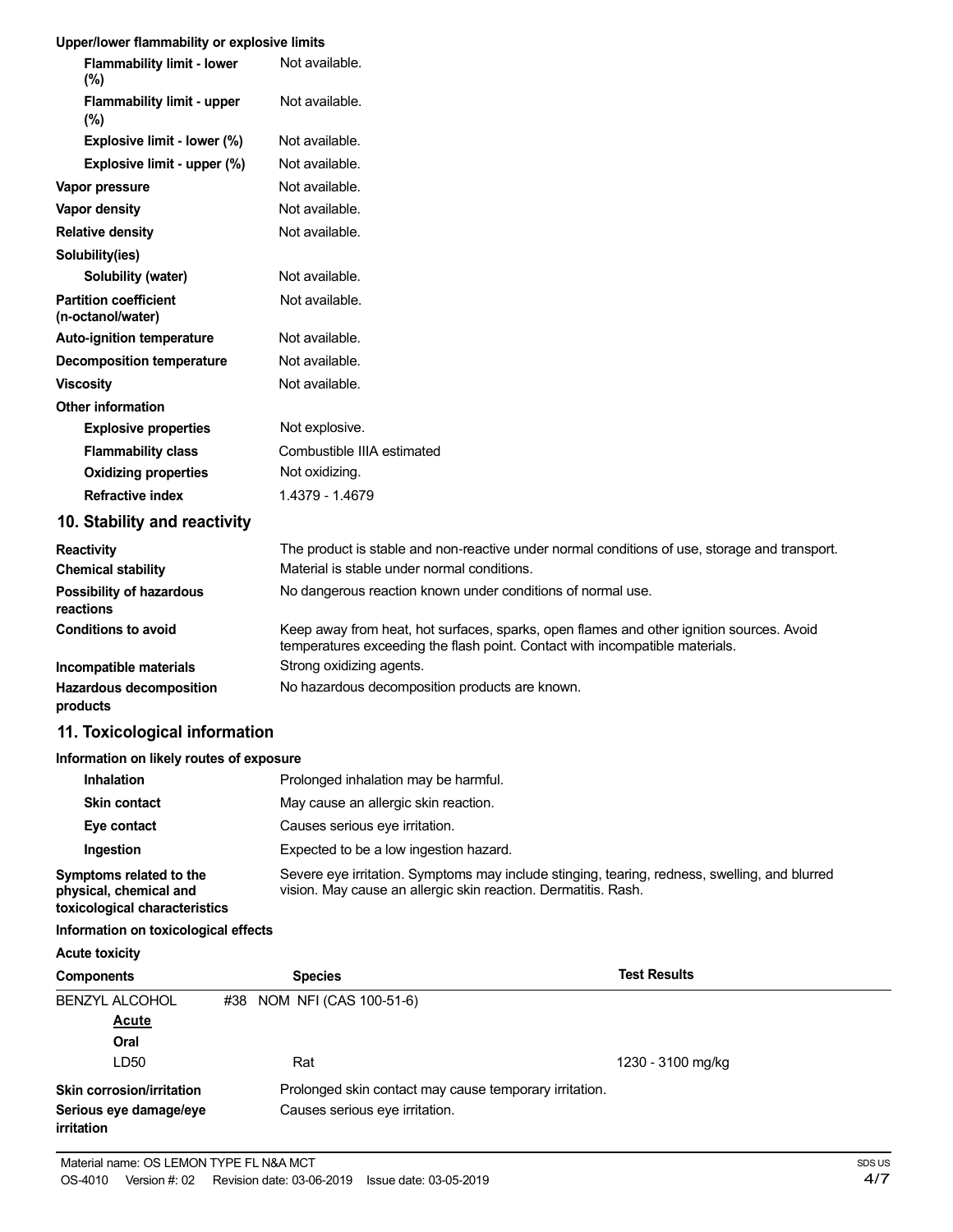| Respiratory or skin sensitization                                          |                                                                                                                                                                                                                                                                                                                                                   |
|----------------------------------------------------------------------------|---------------------------------------------------------------------------------------------------------------------------------------------------------------------------------------------------------------------------------------------------------------------------------------------------------------------------------------------------|
| <b>Respiratory sensitization</b>                                           | Not a respiratory sensitizer.                                                                                                                                                                                                                                                                                                                     |
| <b>Skin sensitization</b>                                                  | May cause an allergic skin reaction.                                                                                                                                                                                                                                                                                                              |
| Germ cell mutagenicity                                                     | No data available to indicate product or any components present at greater than 0.1% are<br>mutagenic or genotoxic.                                                                                                                                                                                                                               |
| Carcinogenicity                                                            | Not classifiable as to carcinogenicity to humans.                                                                                                                                                                                                                                                                                                 |
| IARC Monographs. Overall Evaluation of Carcinogenicity<br>Not listed.      |                                                                                                                                                                                                                                                                                                                                                   |
|                                                                            | OSHA Specifically Regulated Substances (29 CFR 1910.1001-1052)                                                                                                                                                                                                                                                                                    |
| Not regulated.                                                             |                                                                                                                                                                                                                                                                                                                                                   |
| Not listed.                                                                | US. National Toxicology Program (NTP) Report on Carcinogens                                                                                                                                                                                                                                                                                       |
| <b>Reproductive toxicity</b>                                               | This product is not expected to cause reproductive or developmental effects.                                                                                                                                                                                                                                                                      |
| Specific target organ toxicity -<br>single exposure                        | Not classified.                                                                                                                                                                                                                                                                                                                                   |
| Specific target organ toxicity -<br>repeated exposure                      | Not classified.                                                                                                                                                                                                                                                                                                                                   |
| <b>Aspiration hazard</b>                                                   | Not an aspiration hazard.                                                                                                                                                                                                                                                                                                                         |
| <b>Chronic effects</b>                                                     | Prolonged inhalation may be harmful.                                                                                                                                                                                                                                                                                                              |
| 12. Ecological information                                                 |                                                                                                                                                                                                                                                                                                                                                   |
| <b>Ecotoxicity</b>                                                         | Harmful to aquatic life with long lasting effects.                                                                                                                                                                                                                                                                                                |
| Persistence and degradability                                              | No data is available on the degradability of any ingredients in the mixture.                                                                                                                                                                                                                                                                      |
| <b>Bioaccumulative potential</b>                                           |                                                                                                                                                                                                                                                                                                                                                   |
| Partition coefficient n-octanol / water (log Kow)<br><b>BENZYL ALCOHOL</b> | #38 NOM NFI<br>1.1                                                                                                                                                                                                                                                                                                                                |
| <b>Mobility in soil</b>                                                    | No data available.                                                                                                                                                                                                                                                                                                                                |
| Other adverse effects                                                      | No other adverse environmental effects (e.g. ozone depletion, photochemical ozone creation<br>potential, endocrine disruption, global warming potential) are expected from this component.                                                                                                                                                        |
| 13. Disposal considerations                                                |                                                                                                                                                                                                                                                                                                                                                   |
| <b>Disposal instructions</b>                                               | Collect and reclaim or dispose in sealed containers at licensed waste disposal site. Do not allow<br>this material to drain into sewers/water supplies. Do not contaminate ponds, waterways or ditches<br>with chemical or used container. Dispose of contents/container in accordance with<br>local/regional/national/international regulations. |
| <b>Local disposal regulations</b>                                          | Dispose in accordance with all applicable regulations.                                                                                                                                                                                                                                                                                            |
| Hazardous waste code                                                       | The waste code should be assigned in discussion between the user, the producer and the waste<br>disposal company.                                                                                                                                                                                                                                 |
| Waste from residues / unused<br>products                                   | Dispose of in accordance with local regulations. Empty containers or liners may retain some<br>product residues. This material and its container must be disposed of in a safe manner (see:<br>Disposal instructions).                                                                                                                            |
| <b>Contaminated packaging</b>                                              | Since emptied containers may retain product residue, follow label warnings even after container is<br>emptied. Empty containers should be taken to an approved waste handling site for recycling or<br>disposal.                                                                                                                                  |
| 14. Transport information                                                  |                                                                                                                                                                                                                                                                                                                                                   |

# **DOT**

Not regulated as dangerous goods.

# **IATA** Not regulated as dangerous goods.

**IMDG**

Not regulated as dangerous goods.

**Transport in bulk according to Annex II of MARPOL 73/78 and the IBC Code** Not established.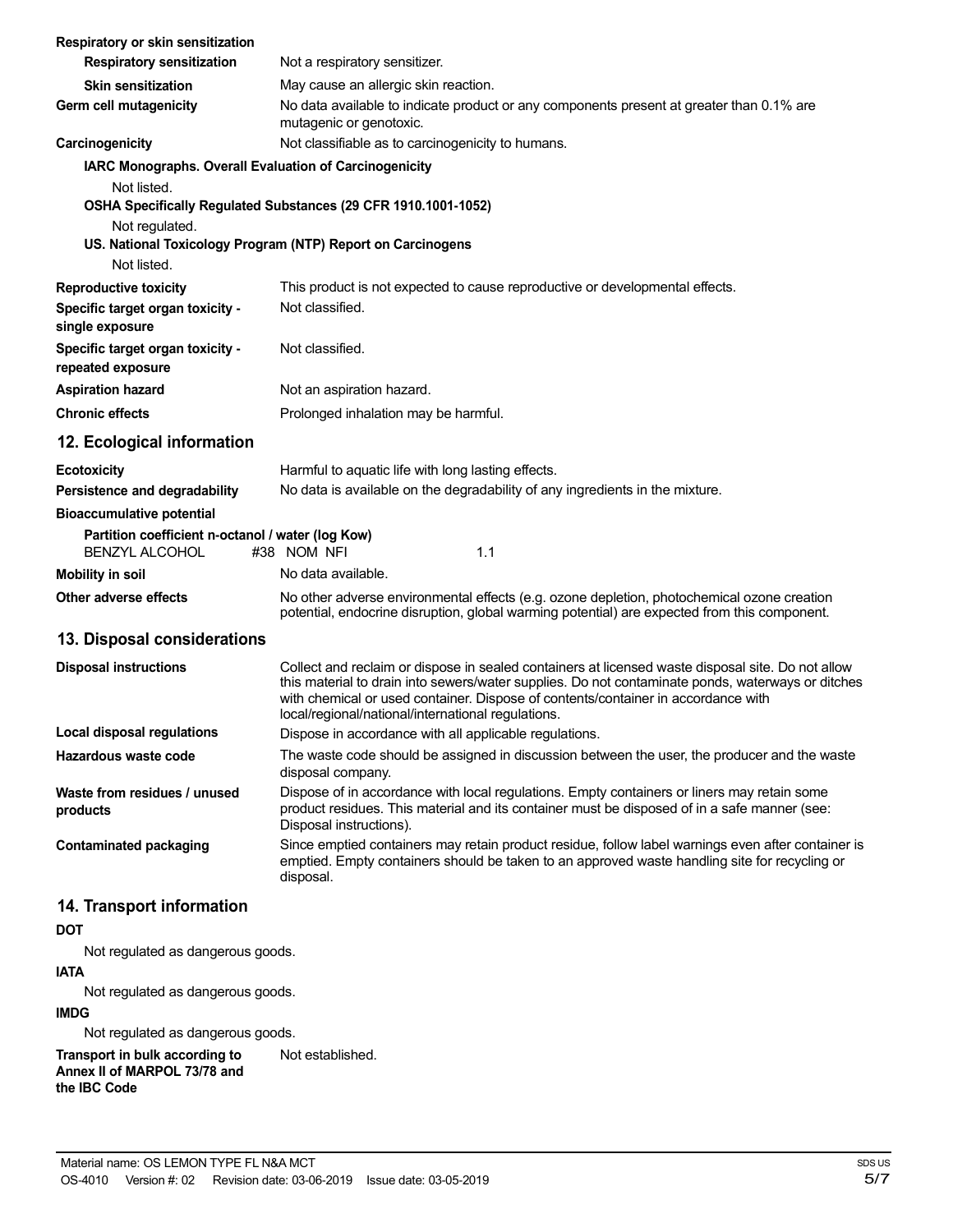# **15. Regulatory information**

| US federal regulations                     | This product is a "Hazardous Chemical" as defined by the OSHA Hazard Communication<br>Standard, 29 CFR 1910.1200. |
|--------------------------------------------|-------------------------------------------------------------------------------------------------------------------|
| <b>Toxic Substances Control Act (TSCA)</b> |                                                                                                                   |

**TSCA Section 12(b) Export Notification (40 CFR 707, Subpt. D)**

Not regulated.

#### **CERCLA Hazardous Substance List (40 CFR 302.4)**

Not listed.

#### **SARA 304 Emergency release notification**

Not regulated.

#### **OSHA Specifically Regulated Substances (29 CFR 1910.1001-1052)**

Not regulated.

#### **Superfund Amendments and Reauthorization Act of 1986 (SARA)**

#### **SARA 302 Extremely hazardous substance**

Not listed.

**SARA 311/312 Hazardous** No (Exempt) **chemical**

#### **SARA 313 (TRI reporting)**

Not regulated.

#### **Other federal regulations**

#### **Clean Air Act (CAA) Section 112 Hazardous Air Pollutants (HAPs) List**

Not regulated.

#### **Clean Air Act (CAA) Section 112(r) Accidental Release Prevention (40 CFR 68.130)**

Not regulated.

| <b>Safe Drinking Water Act</b> | Not regulated. |
|--------------------------------|----------------|
| (SDWA)                         |                |

# **US state regulations**

#### **California Proposition 65**

California Safe Drinking Water and Toxic Enforcement Act of 1986 (Proposition 65): This material is not known to contain any chemicals currently listed as carcinogens or reproductive toxins. For more information go to www.P65Warnings.ca.gov.

#### **International Inventories**

| Country(s) or region        | Inventory name                                                            | On inventory (yes/no)* |
|-----------------------------|---------------------------------------------------------------------------|------------------------|
| Australia                   | Australian Inventory of Chemical Substances (AICS)                        | Yes                    |
| Canada                      | Domestic Substances List (DSL)                                            | Yes                    |
| Canada                      | Non-Domestic Substances List (NDSL)                                       | No.                    |
| China                       | Inventory of Existing Chemical Substances in China (IECSC)                | Yes                    |
| Europe                      | European Inventory of Existing Commercial Chemical<br>Substances (EINECS) | No.                    |
| Europe                      | European List of Notified Chemical Substances (ELINCS)                    | No                     |
| Japan                       | Inventory of Existing and New Chemical Substances (ENCS)                  | <b>No</b>              |
| Korea                       | Existing Chemicals List (ECL)                                             | Yes                    |
| New Zealand                 | New Zealand Inventory                                                     | Yes                    |
| <b>Philippines</b>          | Philippine Inventory of Chemicals and Chemical Substances<br>(PICCS)      | Yes                    |
| Taiwan                      | Taiwan Chemical Substance Inventory (TCSI)                                | Yes                    |
| United States & Puerto Rico | Toxic Substances Control Act (TSCA) Inventory                             | Yes                    |

\*A "Yes" indicates that all components of this product comply with the inventory requirements administered by the governing country(s)

A "No" indicates that one or more components of the product are not listed or exempt from listing on the inventory administered by the governing country(s).

# **16. Other information, including date of preparation or last revision**

| Issue date           | 03-05-2019 |
|----------------------|------------|
| <b>Revision date</b> | 03-06-2019 |